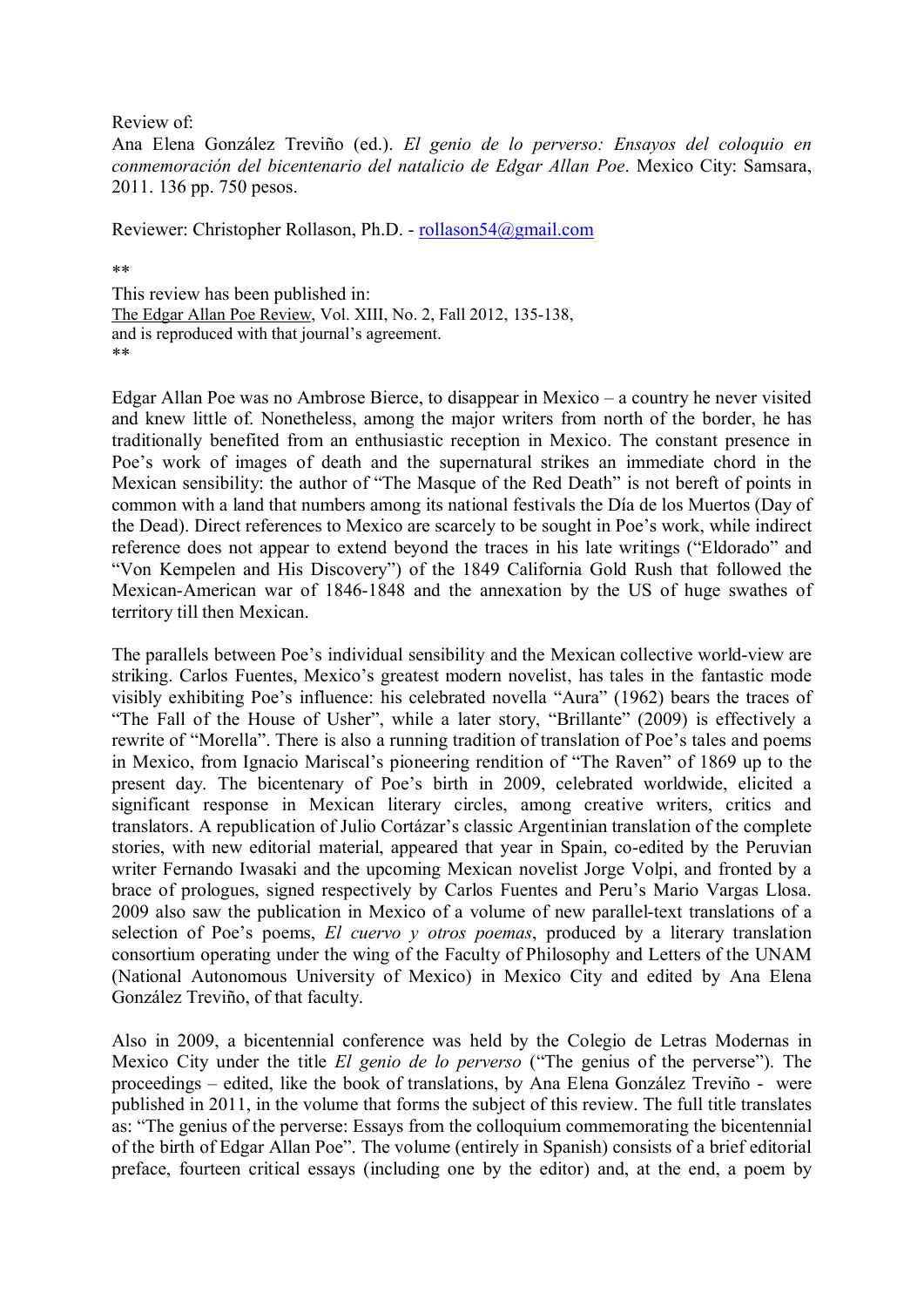Mario Murgia in the form of a pastiche of "The Raven". All the contributors hail from Mexico: ten (including Ana González) are from the UNAM, three from other Mexican universities, and two from outside the academic world of the humanities. The last-named are, respectively, Enrique Hernández Lemus from the National Institute of Genomics and Paulo Roberto Coria Monter from the Mexico City police. The collection thus - and in contrast to others of the bicentennial conference proceedings that have appeared - stands or falls, without transnational support, entirely on the quality of the endogenous analyses it presents testifying to the local reception of the work of Edgar Allan Poe.

Of the contributions, a number take the form of general overviews of Poe's work as a whole. These include "Poe (1809-1849)" by Hernán Lara Zavala; "Voces de la ultratumba: apología de Edgar Allan Poe" ("Voices from beyond the grave: an apology for Edgar Allan Poe") by Juan Carlos Calvillo; "Poe y los otros" ("Poe and the others") by Marina Fe; and the punningly titled "Poest Mortem" by Carlos Manuel Cruz Meza. These texts, while bound by the inevitable constraints of their self-imposed generality, offer a useful series of brief introductions to Poe: in particular, Calvillo notes Poe's struggles with the outer limits of signification in both his poems and tales, while Cruz Meza privileges the constancy of his encounters with death across the stories. For her part, the editor offers a chapter surveying Poe as poet, "El color del sonido: la experimentación acústica en la poesía de Poe" ("The colour of sound: acoustic experimentation in Poe's poetry"), arguing that in the hands of the author of works like "Ulalume", poetry approximates to abstraction and approaches the condition of pure sound.

In the realm of more specific analysis, Alejandro Pacheco García examines the theme of cryptography in his piece entitled "Un último enigma para Dupin: esteganografía y criptografía en la obra de Edgar Allan Poe" ("A last enigma for Dupin: hidden messages and cryptography in the work of Edgar Allan Poe"), relating the Poe of "The Gold-Bug" to a reallife mystery of 1822 involving coded messages, the unexplained disappearance from a Lynchburg, Virginia hotel of a treasure-hunter named Thomas Beale. Two chapters home in on individual tales, namely Anna Reid's "Manifestaciones de locura en 'The Fall of the House of Usher'" ("Manifestations of madness in 'The Fall of the House of Usher'") and Adriana Bellamy Ortiz's "Poe y la ambigüedad de la imagen: 'The Oval Portrait'" ("Poe and the ambiguity of the image: 'The Oval Portrait'"). It is difficult for criticism to be original on either story, but both articles offer closely argued and no doubt pedagogically useful analyses of Poe's tale-writing in practice. A more unusual note is sounded by the writer and academic Alberto Chimal, who, in "*Poliziano*: Edgar Allan Poe se asoma al escenario" ("*Politian*: Edgar Allan Poe takes the stage"), analyses Poe's little-known, unfinished verse-drama *Politian* (a text which Chimal himself has recently translated into Spanish), recalling its source in an actual criminal case of Poe's time - the "Kentucky Tragedy" of 1825 – and offering an unexpected comparison in that connection to "The Mystery of Marie Rogêt".

The comparative dimension makes its entry in three contributions, one of them Mexicanthemed. Gabriela Villanueva Noriega proposes an unusual comparison, namely between Poe ("The Man of the Crowd") and Conrad, in "Cuerpos, detectives y criminales: *The Secret Agent* de Joseph Conrad y Edgar Allan Poe" ("Bodies, detectives and criminals: Joseph Conrad's *The Secret Agent* and Edgar Allan Poe"); José Guillermo Córdova Mendoza offers a disquisition on "El corazón del universo y el terror del allende el espacio: el cosmos según Edgar Allan Poe y [H.P.] Lovecraft" ("The heart of the universe and the terror beyond space: the cosmos according to Edgar Allan Poe and H.P. Lovecraft"); and Olga Lilia Calderón Ramírez, in "'Enterrado vivo' de Edgar Allan Poe, su influencia e importancia en la